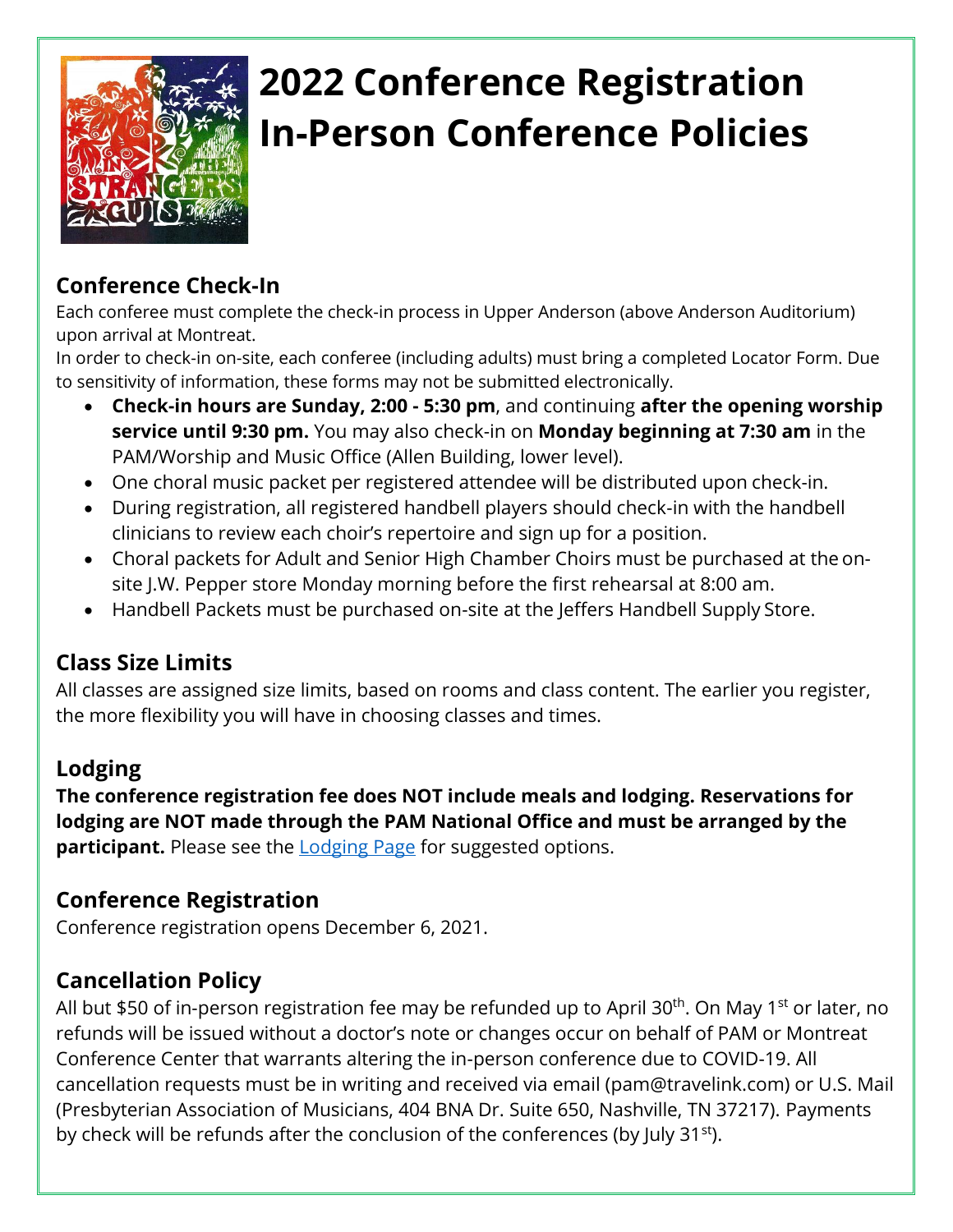The on-line conference registration is non-refundable as participants will have the option to livestream and have access to all event recordings throughout the remainder of the year.

Requests for refunds of lodging, food, or other fees are controlled by the organizations with which these arrangements have been made. See the 2022 Registration FAQs for more information.

#### **Auditions**

Adult and Senior High Chamber Choirs and Youth Talent Show are auditioned activities. Auditions will be held Sunday from 2:00 - 5:00 pm and following the opening worship service until 9:30 pm. Location information for auditions will be posted in Upper Anderson at check-in.

#### **Instrumental Ensembles**

Instrumental Ensembles meet throughout the day during the conference. Interviews will be held Sunday from 2:00 - 5:00 pm and following the opening worship service until 9:30 pm. The purpose of the interview is to determine ensemble placement and best fit with your daily schedule. Location information for interviews will be posted in Upper Anderson at check-in.

# **Medical Insurance**

**\*Neither PAM nor the Montreat Conference Center carries medical insurance on conferees. \***

# **Continuing Education Units**

C.E.U.s may be arranged on-site through the PAM/Worship and Music Office (Allen Building, lower level). Check with your school system prior to the conference for any pre-approval requirements. A \$10 processing fee is required.

# **Children and Youth**

All classes and choirs for children and youth are grouped according to the grade levels participants are entering in the fall of 2022.

| <b>Senior High:</b> | Entering sophomores through graduating seniors |
|---------------------|------------------------------------------------|
| Middler:            | Entering grades 7-9                            |
| Children:           | Entering grades 4-6                            |

#### **Children and Youth Chaperones**

Please review the [Chaperone FAQs](https://e996cc84-ef59-48d5-b476-38079374752e.filesusr.com/ugd/c5003d_00d6b1bc02504c46bd7e01ea059d97e1.pdf) for all of the details.

# **Middler & Senior High Small Groups**

In an effort to form better relationships among all of the youth at the conference, youth will gather in small groups daily. Small group sessions will be led by Small Group Leaders (SGLs) who will guide conversations and lead small group activities centered Scripture heard in worship.